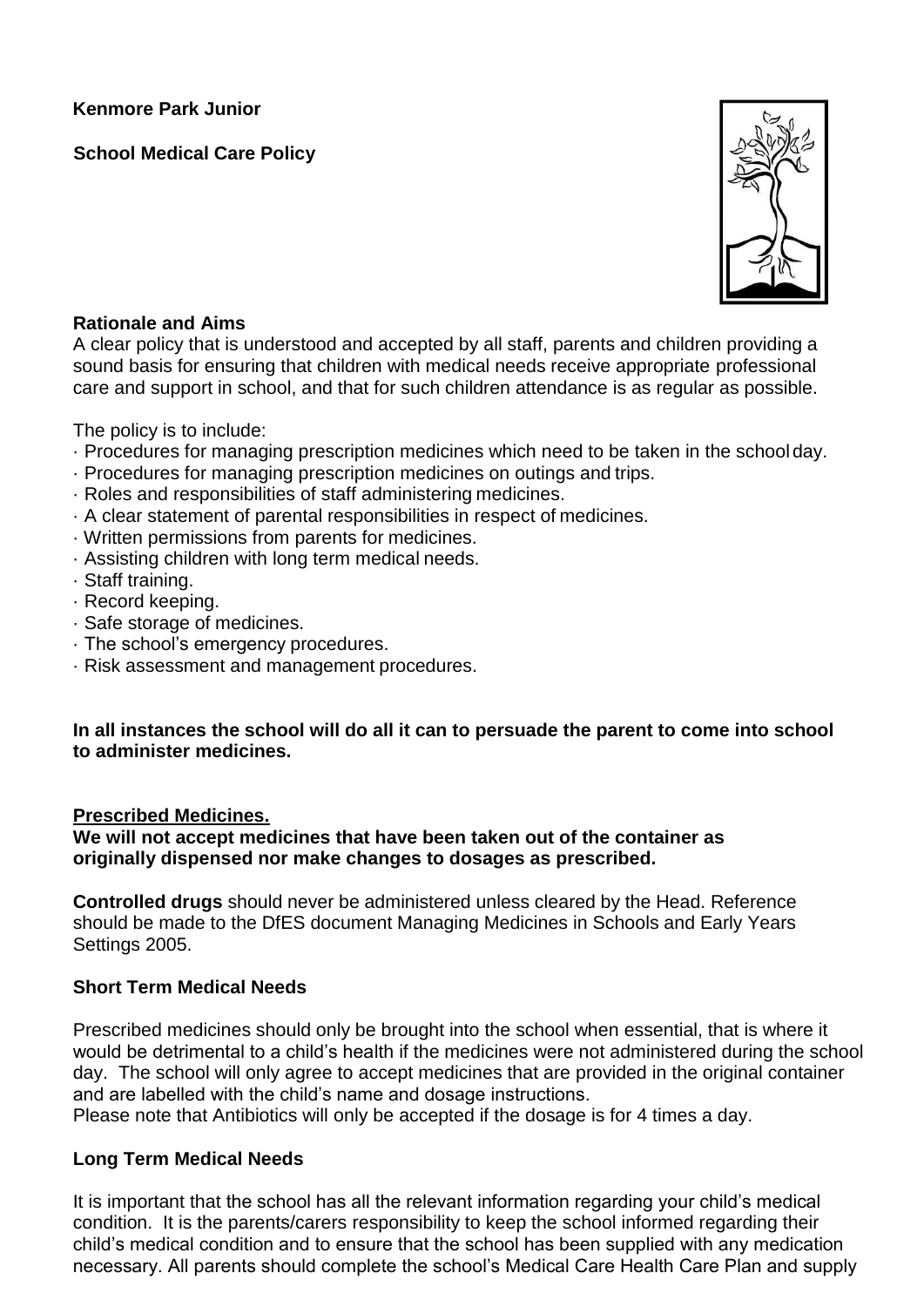details of any medication. This includes children that need Inhalers, Epipens etc to be held at school.

Please do not send any medication into school with your child. If you have any concerns please contact the school welfare office.

### **Administering Medicines**

**No child under 16 should be given medicines without written parent consent. A form must be filled in by the parents to enable the school to administer these medicines. The forms are available in the welfare room.** 

Members of staff giving medicines should check:

- · The child's name
- · Prescribed dose
- · Expiry date
- · Written instructions on the packaging

Members of staff giving medicines will not be teaching members of staff but support staff who are:

- · Willing to perform such tasks
- · Trained where necessary for the task

If in doubt then do not administer medicines without checking with the school office staff who will then contact parents or the medical practitioner.

# **A record must be kept in a written form each time medicines are given.**

#### **Self Management**

Children who are able will be encouraged to manage their own medicines. This will generally apply to relief treatments for asthma. Other medicines should be kept in secure storage so access will only be through the school office.

#### **Record Keeping**

Parents should inform the school of the medicines their child needs. School will check that the medicine is in its original container and that the dispenser's instructions are clear.

#### **Educational Visits**

All medicines required by children on such undertakings will be part of the overall risk assessment for the visit. Medicines will be in the safe care of a nominated member of the support staff. This colleague should be one who is willing to carry this responsibility.

Complex medical needs for a specific pupil may necessitate a health plan for the visit. If any member of staff is concerned they should seek advice from the school office.

### **Sporting Activities**

It is advisable to prepare a risk assessment of medical needs of individual children, including those who may suffer from an asthma attack. Asthma relievers should be taken to the field in a box or container and be supervised by a support member of staff.

#### **The Governing Body**

The governing body will be made aware of this policy and its role in being generally responsible for all school policies.

#### **The Head Teacher**

The Head Teacher will ensure that all staff receive appropriate support and training and aware of this policy. Likewise the Head Teacher will inform the parents of the policy and its implications for them.

In all complex cases the Head Teacher will liaise with the parents and where parent expectation is deemed unreasonable then the Head will seek the advice of the school nurse or some such medical advisor.

#### **Teachers and Other Staff**

All staff should be aware of the possible medical risks attached to certain pupils. They should be aware of possible emergency action and emergency contacts. **Teachers' conditions of employment do not include the giving or supervising of pupils taking medicines. Any**